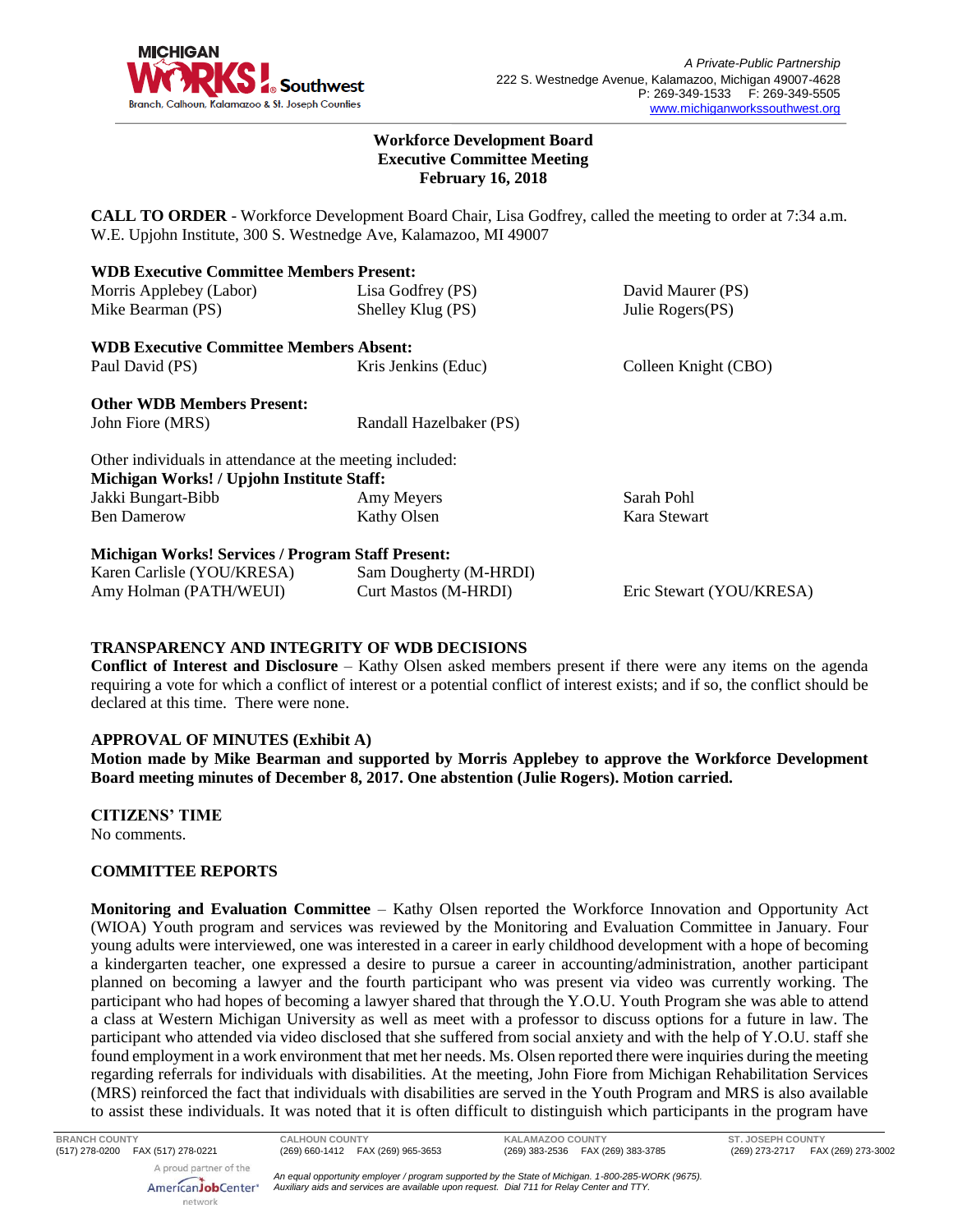disabilities. Ms. Olsen reported the staff monitoring review that took place prior to the committee meeting, included the review of thirty (30) files and nine (9) participant interviews. Feedback from the participants interviewed was positive. A few minor issues were found and corrected and recommendations for continuous improvement were made. Dave Maurer reported there was one finding. The Youth Program has fourteen (14) required elements that must be made available; not all of them need to be provided by the service provider. When a partner entity is providing the service, there must be agreements (MOUs) in place for any services not directly provided by Y.O.U. and not all of the program's partnerships had this documentation in place at the time of the staff monitoring. Kathy Olsen further reported that the youth program staff also gave an informative presentation at the committee meeting that summarized the program activities, initiatives, and partnerships.

**Veterans Committee (Exhibit I)** – Kathy Olsen reported the Harry W. Colmery [Veterans Educational Assistance](https://benefits.va.gov/gibill/forevergibill.asp)  [Act/Forever GI Bill](https://benefits.va.gov/gibill/forevergibill.asp) has been signed into law and this bill includes many changes to education benefits for veterans and their dependents. The Region 8 Veteran Community Action Team (VCAT) Education Subcommittee will be hosting a Southwest Michigan Veteran College Resource Webinar on March 14, 2018 from 3:00 p.m.– 4:00 p.m. (Exhibit I). The presentation will begin with staff from Western Michigan University discussing veterans' educational benefits and will be followed by representatives from the educational institutions in the area highlighting their services to veterans. The VCAT Employment Subcommittee is planning to hold an employment and networking event and a "traveling roadshow" that they will take to Michigan military bases to recruit veterans and their spouses. Both events are planned for late spring. She also reported the Career Life Expo scheduled for February 20, 2018 (Exhibit F3) will have a VIP hour preceding the public time for veterans and individuals with disabilities.

**Disability Resource Awareness Team (DART) –** John Fiore reported the Disability Awareness Resource Team (DART) completed the curriculum suggestions for the first desktop training module and this has been distributed to program staff. The topic for this first module is Americans with Disabilities (ADA) accommodations. Plans are to have a curriculum for a new topic every six to eight weeks. A couple of future topics would be assisting individuals with hearing loss and disability language. Mr. Fiore offered DART member support to the Workforce Development Board (WDB) and stated that if there is any topic related to individuals with disabilities that Board members should not hesitate to ask DART for assistance. He reported DART members will be participating in the upcoming Career Life Expo on February 20, 2018 with a focus on assisting customers with disabilities who are attending the event. A second cohort for Certified Nurse Assistant (CNA) training that is a partnership between Michigan Rehabilitation Services (MRS), the Michigan Career and Technical Institute (MCTI), Michigan Works! Southwest, and Friendship Village, began on February 5, 2018. The partners are hoping to offer this training three to four times per year.

Project SEARCH, a partnership between Community Mental Health (CMH), Bronson Healthcare, area schools, and MRS, has already placed some of the participants in the current cohort into employment. Recruitment for the next Project SEARCH cohort is underway. There is also a Project SEARCH at Duncan Aviation in Battle Creek and although it was once difficult to find participants for this opportunity, they are now having to turn people away due to class-size constraints.

John Fiore reported the mission statement, vision, and values for Lieutenant Governor Calley's [Employment First](https://www.michigan.gov/documents/snyder/EO_2015-15_506303_7.pdf) initiative have been solidified but the objectives are still in draft form. A focus for the revisions was the shift from using terminology familiar to the human service sector to using business language to better engage employers.

He further reporter that a new Bill has been introduced to eliminate sub-minimum wage. This is a divisive issue and more information is available to educate individuals on both sides. He offered to sit down with Board members to discuss how this would affect those with disabilities.

Julie Rogers thanked members of the DART committee for always striving to find ways to support members of our community with disabilities.

**Talent District Career Council (TDCC) (Exhibit B) –** Amy Meyers reported at the most recent Region 8 Talent District Career Council (TDCC) meeting, members engaged in a webinar focused on the transition from TDCC to the Career Educational Advisory Council (CEAC). Currently the membership of the TDCC is comprised of individuals throughout Prosperity Region 8. Beginning April 1, 2018, the TDCC will cease to exist and instead will split into two separate CEACs. The membership for the CEAC for Michigan Works! Southwest will have representation from the four-county region that includes the counties of Branch, Calhoun, Kalamazoo and St. Joseph. One of the biggest changes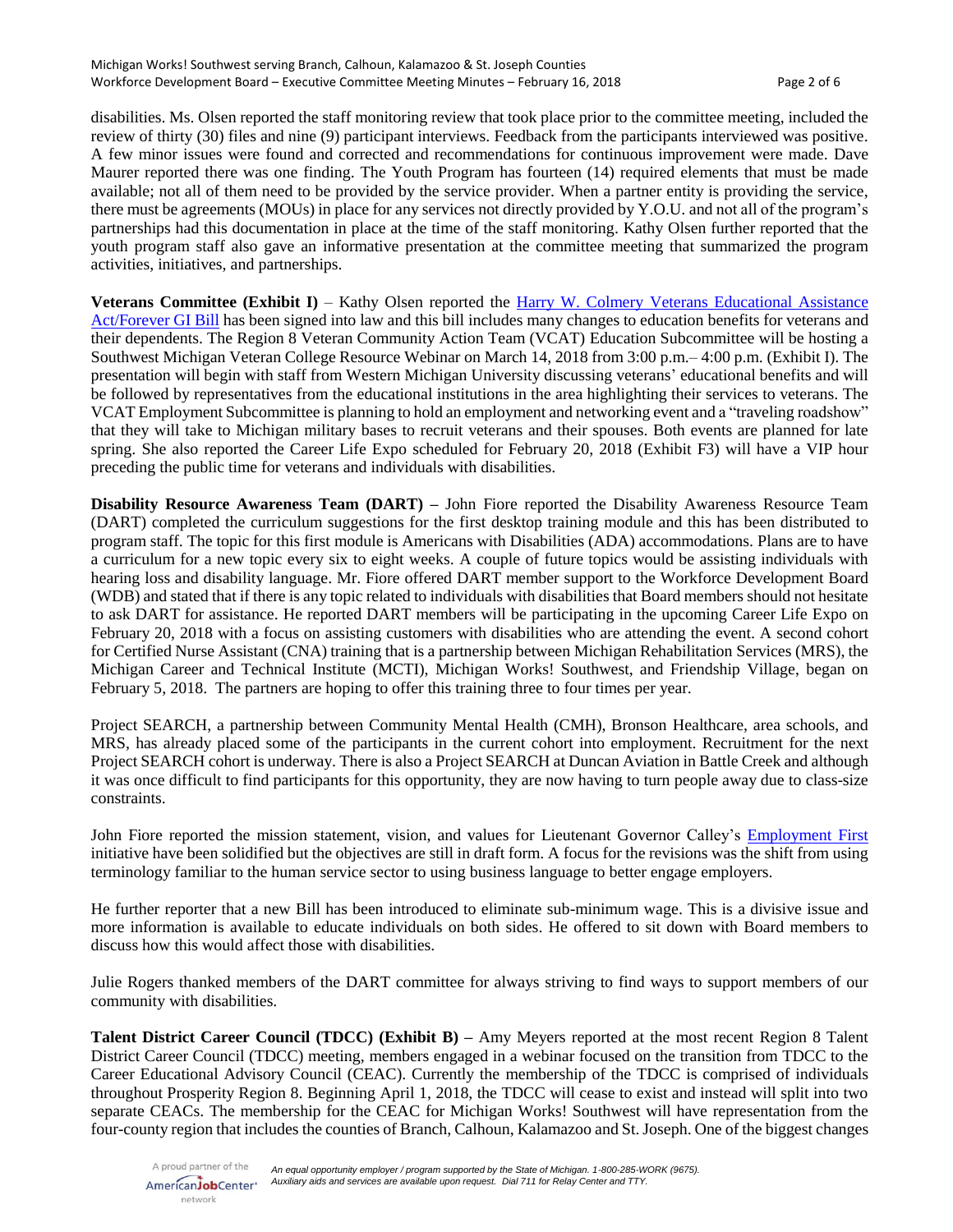from TDCC to CEAC is that Adult Education is no longer a required sector; however, the desire of members in the Michigan Works! Southwest region who currently serve on the TDCC, is to keep representation from Adult Education on the CEAC. Exhibit B in the agenda packet outlined the roles and responsibilities of the WDB and the CEAC. Metrics for the new council are still being determined. Kathy Olsen reported the fiscal agent for 61b funding that supports Early Middle College (EMC) is the Van Buren Intermediate School District (ISD) and the fiscal agent for Adult Education funding is the Calhoun ISD. Currently the fiscal responsibility for both includes the seven counties within Prosperity Region 8. Each fiscal agent would be required to report to both Michigan Works! areas. Further changes may be necessary and staff have asked for clarification.

## **NEW BUSINESS**

**Memorandum of Understanding (Exhibit C1-C3)** – Amy Meyers requested Board consideration and approval of two non-financial Memorandums of Understanding (MOUs). The MOUs were previously approved; however, two of them, one for MSHDA (Michigan State Housing Development Authority) and one for the Bureau of Service for Blind People contained new language and formatting from their respective agencies. The language used meets the MOU requirements; however, both agencies followed templates that each of the agencies utilized state-wide.

#### **Motion made by Mike Bearman and supported by Julie M. Rogersto approve the MSHDA and Bureau of Service for Blind People Memorandums of Understanding. Motion carried.**

**Work-Based Training for Special Populations (Exhibit D) –** Amy Meyers reported the plan for Work-Based Training for Special Populations includes funding in the amount of \$21,200 for career services and work-based learning for those at risk of exhausting their unemployment benefits. This funding would supplement the Reemployment Service and Eligibility Assessment (RESEA) program funding which prior to last year, had no training component attached to it. She requested board consideration and approval for this plan.

**Skilled Trades Training Fund (STTF) (Exhibit E) –** Amy Meyers also requested board consideration and approval for the Skilled Trades Training Fund (STTF) Plan for Fiscal Year FY2018 which included an allocation in the amount of \$1,553,077.05. She reported the STTF is a competitive grant awarded to employers for short-term training that includes an industry recognized, transferrable credential. In response to a Board member inquiry as to what happens to funds awarded to employers that are not used, Kara Stewart reported that although it is not common for employers not to use their allotted funds, should that happen, the unused funding is returned to the State and is then redistributed by the State to another employer on a wait-list. Ben Damerow reported some funding is also set aside for consortium grant awards. Locally, one consortium grant application was submitted and staff are currently working to submit a second consortium application.

# **Motion made Julie M. Rogers and supported by Shelley Klug to approve the Work Based Training for Special Populations Plan and the Skilled Trades Training Fund (STTF) FY18 plan. Motion carried.**

#### **STAFF REPORTS**

**Marketing (Exhibit F1-F4)** – Kathy Olsen reported the Marketing Report (Exhibit F1) included in the agenda packet included a list of upcoming events for businesses, job seekers and the public. Events are updated almost daily on the website and she encouraged individuals to check it often. Ms. Olsen highlighted the VCAT Education WebEx (Exhibit I), previously mentioned in the Veterans Committee report; and the Career Life Expo (Exhibits F2 & F3) scheduled for February 20, 2018. The Annual Report (Exhibit F4) was included in the agenda packet and printed copies were distributed at the meeting. The 2018 schedule for PTAC trainings was also distributed at the meeting.

Kathy Olsen announced there will be a screening of the documentary, *The 13<sup>th</sup>*, on May 4, 2018 from 1:00 p.m.  $-3:00$ p.m. in both Kalamazoo and Battle Creek with more information to come. There will also be another opportunity on March 1, 2018 to view the documentary *Resilience* in the Battle Creek area (Exhibit J).

Ben Damerow announced the book, *Evicted,* was selected for this year's Reading [Together](http://www.kpl.gov/reading-together/next.aspx) initiative in Kalamazoo. Lisa Godfrey added that there will be an event at Chenery Auditorium on March 16, 2018 where the community can [meet the author](http://www.kpl.gov/reading-together/Default2018.aspx) and purchase the book.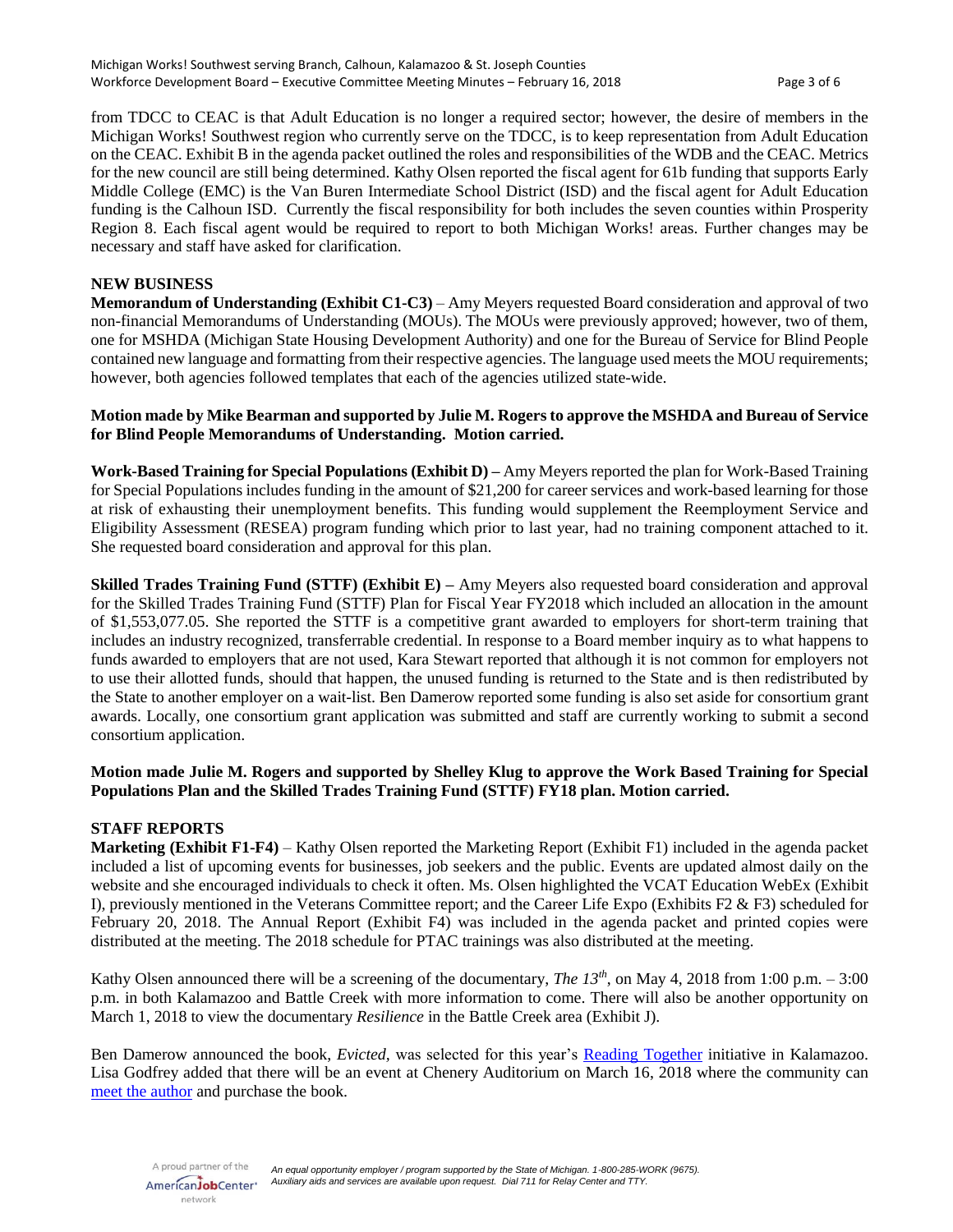#### **Program Operations / Special Initiatives**

*Workforce Innovation Fund (WIF) Training updates –* Jakki Bungart-Bibb reported the CNA training reported on during the DART report began training on February 5, 2018. The training is for ten weeks and ends with the students being invited to a job fair featuring Employer Resource Network (ERN) employers along with other healthcare companies in the area. Another Momentum soft-skills training began in January; this training is a pre-requisite for the Warehouse Academy training which will follow. A Leadership/Supervisor training began at Kalamazoo Valley Community College (KVCC) last week and there are seventeen (17) students enrolled. Another Leadership/Supervisor training will be offered in April.

*Time Limited Food Assistance (TLFA)* – Jakki Bungart-Bibb reported the time-limited waiver for individuals receiving food stamps expired in Kalamazoo County and as of January 2018. Approximately 150 referrals are made each week to Michigan Works! Southwest and 5-10% of the referrals choose to move forward with participating. Ms. Bibb reported that the Families Forward Demonstration Project to assist non-custodial parents with training and employment, is currently on hold with the hopes of it beginning in Calhoun County at the end of March.

**Business Services and Skilled Trades Training Fund (STTF) Update (Exhibit G)** – Kara Stewart reported the Career Life Expo will be taking place on February 20, 2018. Eric Stewart reported the event will be held at the Wings Event Center and over 80 employers and 25 community agencies will be participating. Breakout sessions on topics of interest to job seekers are scheduled to take place during the event. Topics that will be covered include Apprenticeship Training, Community Employment Programs, Expungement, and Financial Resources. Staff will be available to assist job seekers with resumes and interview practice. Prior to the event being open to the public, there will be a VIP hour from 12-1 p.m. for Veterans and individuals with disabilities. Transportation will be provided from the Michigan Works! Southwest Service Centers in Kalamazoo and Battle Creek. Mr. Stewart reported there are multiple event sponsors, as well as many volunteers to help with the event set-up and on the day of the event. The United Way of the Battle Creek and Kalamazoo Region (UWBCKR) approached Michigan Works! Southwest with an idea related to income which led to the planning of this event. He thanked the UWBCKR for their assistance and support. The event is being promoted on billboards, and multiple local news outlets that includes radio, television, print and social media. Ben Damerow thanked Eric Stewart and all the Michigan Works! staff for the great job they were doing planning and promoting the event. He reported Channel 3 News is scheduled to broadcast from the event and the United Way has provided funding to support the event costs. Board members recommended sending a thank you from the Workforce Development Board to the United Way. Kara Stewart recommended that a thank you also be sent to the Wings Event Center. Board members expressed their appreciation for the VIP hour to serve Veterans and individuals with disabilities.

Karen Carlisle reported many childcare agencies struggled with finding and retaining staff. To address this, she and Kara Stewart were working with other partners and the U.S. Department of Labor (USDOL) to develop a Childcare Development Apprenticeship training program. An application was submitted and approved. Child Care Resources (CCR) is the holder of the apprenticeship standards and their service area includes eight counties. Michigan Works! Southwest is the first in the State to have a childcare apprenticeship under a consortium of childcare providers. Kara Stewart reported two employees have already been identified by their employers as candidates for the apprenticeship training program. Additional childcare employers are inquiring about the training program and CCR staff are now working on an application process that will include three entry points: Career & Technical Education, Youth Opportunities Unlimited, and direct entrance through a participating employer. A pre-apprenticeship component may be added in the future. The process will also include the ability to earn [a Child Development Associate \(CDA\)](http://www.cdacouncil.org/about/cda-credential) credential and the ability to eventually move into becoming an Early Childhood Educator. Ben Damerow reported this is a very unique opportunity to address the need for more affordable childcare and more childcare workers.

Kara Stewart also reported another *MiCareerQuest Southwest* event is scheduled to take place in St. Joseph County on March 27, 2018 at Glen Oaks Community College. The expectation is that 700 to 1,000 students will attend the event for hands-on career exploration.

**Dashboard Report (Exhibit H)** – Jakki Bungart-Bibb reported page one of the Michigan Works! Southwest Dashboard Report (Exhibit H) includes labor participation numbers and the real-time labor demand for December 2017. The top employers that advertised online is different than in the past and includes the Calhoun County Application Consortium and Berrien RESA. The numbers for both entities include many of the positions posted within the education system in those counties and although they currently have multiple positions open, it is likely that the number of ads listed contain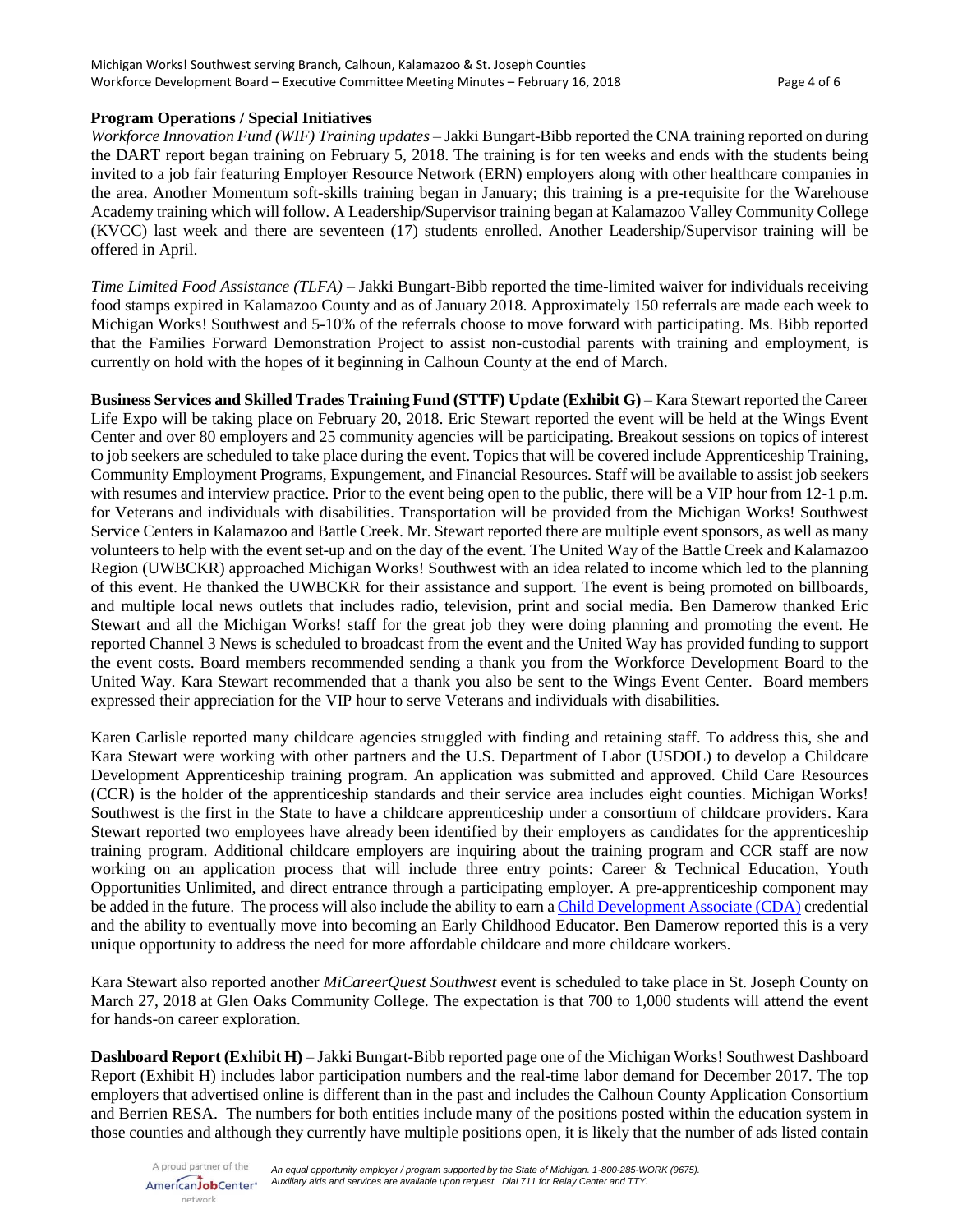duplication from different job posting sites. Page two of the Dashboard Report indicated a significant increase in visitors to the Service Centers during the month of January 2018, most likely due to seasonal layoffs, which is typical during this time of the year. Members suggested adding a chart that would show a three-year side-by-side comparison of these numbers. Additional data reviewed on page two included data for WIOA registrations, Offender Success, the number of employers assisted, the number of jobs filled, and the number of individuals enrolled in work-based learning and training. Page three of the report included data for the Application Eligibility Period (AEP) / Partnership. Accountability. Training. Hope. (P.A.T.H.), Food Assistance Employment and Training (FAE&T), and Refugee Assistance. Ms. Bibb reported that both the P.A.T.H. Employment Rate of 54% and the Average Wage of \$10.43 had slightly increased over the course of the last few months. Page four of the report included data for the Skilled Trades Training Fund (STTF), the Employer Resource Network (ERN), outreach efforts, and training initiativesreported on by staff during the meeting.

**Director's Report** – Ben Damerow distributed the Director's Report dated February 15, 2018 and reported Congress recently reached a tentative budget agreement increasing defense spending by \$180 billion and non-defense spending by \$121 billion over the next two years. An agreement was also reached to create a stopgap Continuing Resolution which would keep the government funded through March 23, 2018. Mr. Damerow also shared that the specific spending would be left to appropriation committees with nonmilitary priorities for infrastructure, higher education programs, child care investments, and \$3 billion to combat the opioids and substance abuse epidemic. He added that there will be additional funding for RESEA.

Mr. Damerow reported the [Building U.S. Infrastructure by Leveraging Demands for Skills \(BUILDS\)](https://www.congress.gov/bill/115th-congress/senate-bill/1599/text) Act was introduced with bipartisan support by Michigan Representative Paul Mitchell and Ohio Representative Tim Ryan. This bill is similar to one seen in the Senate last year and would support implementation grants of up to \$2.5 million over three years as well as the renewal of grants of up to \$1.5 million. Mr. Damerow shared that this bill would require more trainings in the construction trades to provide the talent needed for rebuilding the nation's infrastructure.

Mr. Damerow reported on Governor Snyder's 2019 Budget, which was recently released. The budget plan would raise the allowance for K-12 schools by \$120 - \$240 per student. The lowest-funded districts would see the largest increases under the formula designed to close funding gaps. The governor is also recommending an extra \$50 for high school students who are enrolled in a career or technical training program.

Mr. Damerow reported the Governor is scheduled to release details of his ["Marshall Plan for Talent"](http://www.michigan.gov/ted/0,5863,7-336-85008---,00.html) next week and it is hoped that Michigan Works! will have a role. The plan was developed in response to Amazon's HQ2 bid and is being revised for future efforts to attract companies in need of a skilled workforce.

# **OLD BUSINESS**

None.

# **CITIZENS' TIME**

None.

# **MEMBERS' TIME**

Mike Bearman opened a dialog about the Michigan Works! Southwest events and successes and how to better highlight them both locally and in the smaller communities.

Shelley Klug suggested a need for a brochure and/or an infographic that would include a summary of training programs available in the area that would provide a quick, easy to understand message, along with an elevator speech to support the marketing piece.

Mike Bearman reported Albion College is continually seeking volunteer opportunities for their students, especially those available in the area where the students live and attend school.

Julie Rogers reported the following:

• She will continue to serve on the Workforce Development Board as the representative from the Kalamazoo County Board of Commissioners.